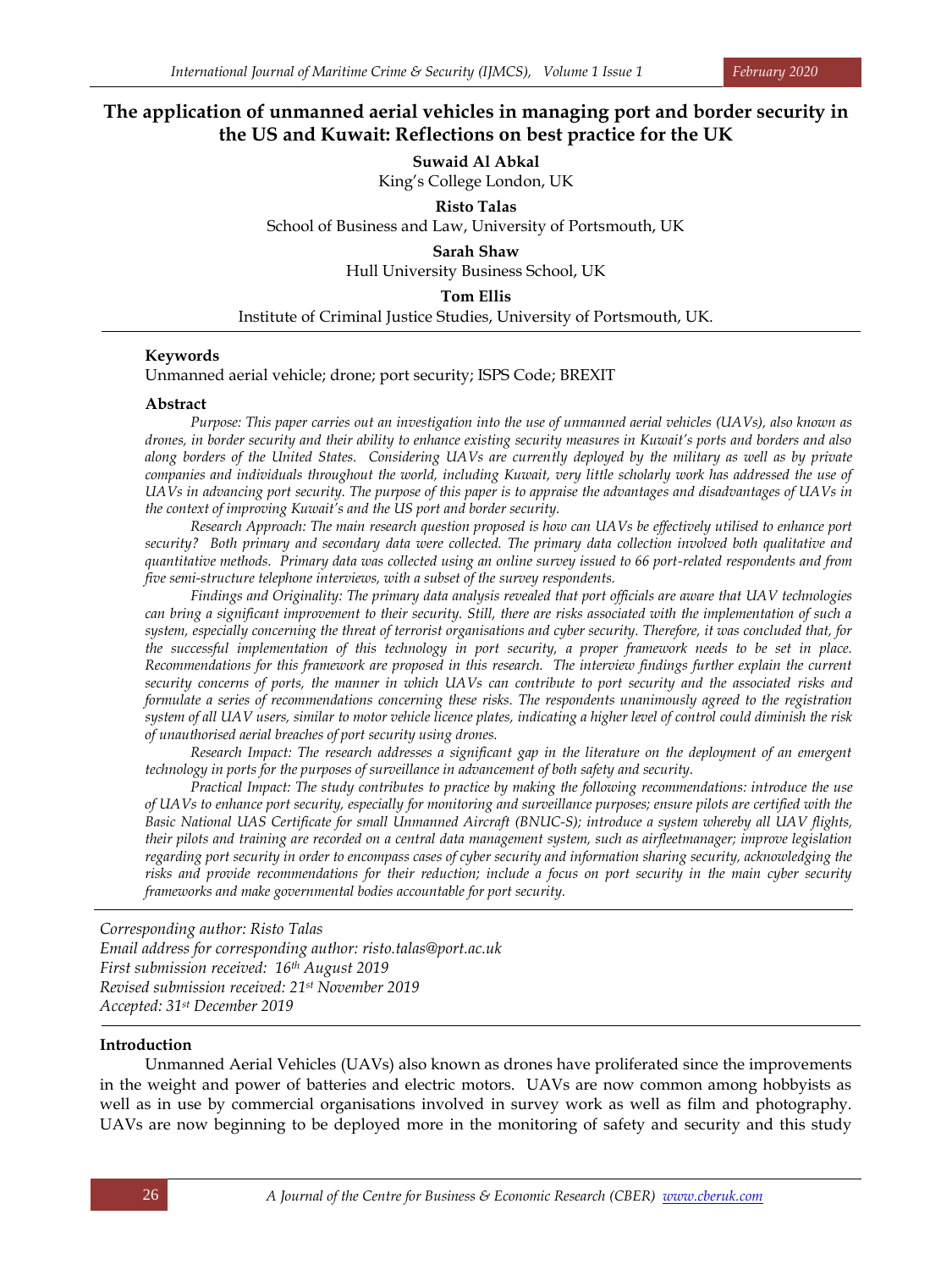aims to reveal the extent to which UAVs can be deployed to enhance security, but with a focus on maritime ports.

#### **Literature Review**

## Types of UAV

There are numerous types of UAVs and drones currently in operation. From nanodrones, microdrones and minidrones, which are widely available for purchase by civilians, to small range and long-range medium altitude and long endurance (MALE) and high altitude and long endurance (HALE) drones, which are typically employed by military forces. All these vehicles have some similarities, such as the lack of humans aboard them and the ability to be controlled via radio/infrared communication. The ranges, weights, payloads and altitudes of these vehicles also vary. In terms of altitude, they can fly between heights of 30 metres and over 10 km. In terms of endurance, their power units offer flight times of between 12 minutes and over 24 hours. In terms of payload, their maximum take-off weight ranges between 0.4 kg and more than 3 tons (Dougherty, 2015).

Talas (2016) states that the current regulations that exist for the commercial flying of UAVs differ from nation to nation. The regulations for the commercial flying of UAVs in the UK are governed by the Civil Aviation Authority's (CAA) *Unmanned Aircraft System Operations in UK Airspace: Guidance* (March 2015). The guidance, also known as CAP722 states that UAVs operating in the UK must meet at least the same safety and operational standards as manned aircraft. UAVs are classified into three categories: those which weigh up to 20kg; those which weigh between 20kg and 150kg; and those which weigh more than 150kg.

In the UK, drone hobbyists are not required to register their UAVs, and nor do they need operating permission from the CAA or a pilot qualification. Furthermore, drones must not be flown within 50 metres of people or over or within 150 metres of any congested area or of an organised open-air assembly of more than 1000 persons. The drone must be flown in visual line of sight so that direct, unaided visual contact can be maintained with the aircraft which is sufficient to monitor its flightpath in relation to other aircraft and persons on the ground. The drone must remain within 500 metres horizontally and no more than 400 feet vertically from the operator. If a drone operator wishes to fly within 50 metres of people or 150 metres of a congested area, then prior permission must be obtained from the CAA. Similarly, for all commercial UAV flights the CAP 722 regulation states that permission must be obtained from the CAA prior to any flight (Talas, 2016). Where UAVs are deployed for commercial purposes, it is necessary for the pilot to have undergone training for at least the basic national UAS certificate for small unmanned aircraft (UAV Academy, 2016).

In a port, a UAV could be deployed on regular perimeter checks to assess any fence-line breaches or to overfly buildings to check that roof access doors have not been left open. Furthermore, checks can be made from the air on any restricted areas in the event of the failure of another detection system, such as CCTV cameras.

## **Classification of UAVs in Terms of Autonomy**

In order to determine what the best choice of UAV technology would be for the purpose of ensuring port surveillance, it is necessary to examine the existing technology in terms of autonomy. Huang (2010) describes how the levels of autonomy are categorised from zero (UAVs devoid of any autonomy) to 10 (fully autonomous UAVs). The evaluation in this study will be constructed around the needs of the port supervision authorities and counter-terrorist forces as well as around the financial and technological resources available in Gulf countries. Higher degrees of autonomy might be not only more expensive, but also unnecessary for the tasks implied in port supervision. This means that first, it is necessary establish the tasks and activities for which UAVs are required and what type of vehicles and systems are best suited to these tasks. Secondly, the possibilities posed by individual technologies have to be evaluated, in order to determine all the goals that a type of vehicle/technology can be selected for.

### **Port Security Threats**

Researchers (Pinto and Talley, 2006) indicate a series of threats currently associated with US ports' security among which they mention: containers with smuggled nuclear and chemical weapons, mines placed on ships that can disrupt the use of shipping channels and pirate vessels that can be set to destroy bridges or other important landmarks. Parfomak and Fritelly (2007) add examples to Pinto and Talley's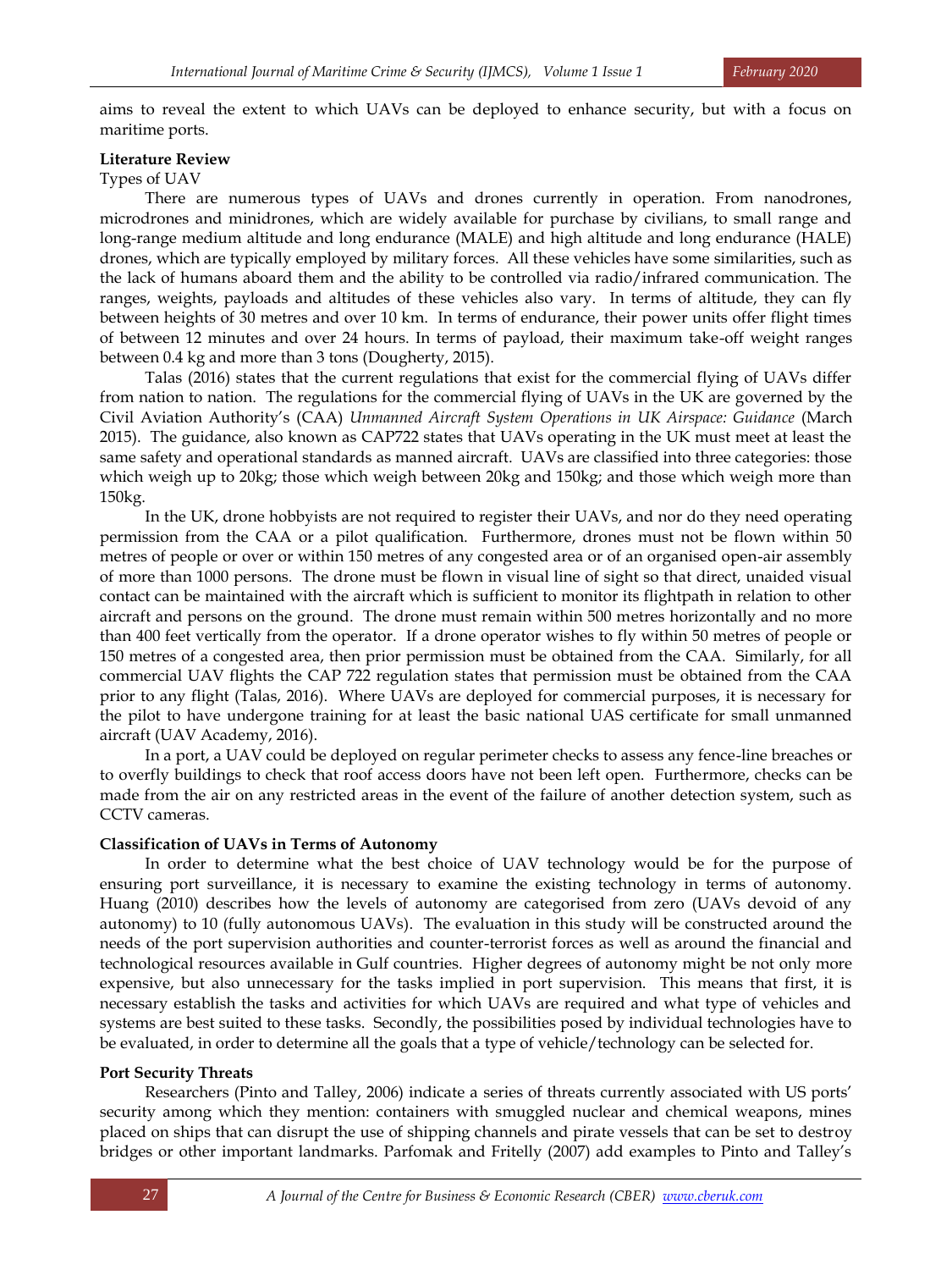list (2006) thus proving that there is a large range of potential risks to be considered. Due to this consideration, these threats and the increased probability associated with their incidence are constantly scrutinised by specialist marine war and terrorism underwriters, who evaluate these risks as well as the costs associated with them. Talas (2010), another researcher interested in identifying the different type of security incidents associated to ports, elaborated a list of potential security incidents, drawing on the suggestions formulated by Parfomak and Fritelly (2007) and Pinto and Talley (2006) therefore related to US ports' security and his personal research conducted with respect to Dubai Ports World. The fact that these potential incidents are similar for different port facilities indicates that they represent realistic potential threats for all ports across the world. The list compiled by Talas (2010) encompasses: bombs introduced by a person on foot, by a car, or by a truck; an attack with a biological agent directed at the port conducted either on foot or by vehicle, mining of the port infrastructure and attack by suicide vessels.

Talas (2010) points out that before the 9/11 incident the most important port security threats were considered those related to organised crime and drug smuggling. However, since September 2001, terrorist attacks have become the main concern when it comes to security risks associated with ports (Talas, 2010). Raymond (2006) indicates that these facilities are characterised by features that make them particularly vulnerable to terrorist attacks, pointing out their considerable extent and the fact that ports can be easily reached both by sea and by land. These access options make it difficult for them to be protected by the same security measures as those corresponding to airports. Further security-related vulnerabilities are described by Bichou (2004): ports' interaction with cities and tourist attractions.

Researchers have considered (Nincic, 2005) terrorist groups which are known to display different levels of maritime expertise. While these should not be ignored, neither should be the observation made by Raymond (2006) according to which port security threats should not be reduced to those potentially posed by groups who have already conducted maritime terrorist attacks. Talas (2010) argues that port security risks can also be associated with the security labour force (i.e. manpower shortfalls and security guard violations such as unauthorised copying and distribution of security passes) and to operational aspects corresponding to security systems (i.e. IT systems, CCTV camera unit failings, alien detection of scanning devices etc.). The failure of existing security systems or other existing vulnerabilities must also be included on the list of port security risks (Juttner et al, 2003). One relevant example in this respect is that of the suspected al-Qa'eda member who was transported in a container to an Italian port (Raymond, 2006).

### **Potential to Be Exploited by Terrorist Organisations**

The constantly growing market in commercial UAVs raises concern among specialists (Dedrone, 2016) who perceive the increased risk posed to security. The fact that UAVs are largely available for virtually anyone increases the possibilities for them to be misused for reconnaissance and surveillance missions underpinned by criminal intentions. The level of development which permits these devices to carry elaborate imaging equipment and consistent payloads generates additional reasons for concern. The price of this equipment is another feature which renders them highly available for the general public. Moreover, it is highly probable that the rapid expansion of the market will push the prices to decrease even further. Specialists in the field (Synergia, 2016) point out that there are already UAVs available for under  $\epsilon$ 900 that can transport a payload of approximately 1 kg, that can fly for at least 5 km, and that have full GPS. If the UAVs are equipped with both GPS systems and autopilot, then they can be used to fly independently according to pre-established routes.

According to Synergia (2016) the following categories can be mentioned as representing some of the security risks generated by UAVs:

Reconnaissance and surveillance – UAVs could be used to identify potential targets or to conduct surveillance missions to inform their operator of the actions undertaken by different individuals from private, public or military establishments. The increased number of civil UAVs purchased by the general population makes it difficult to rapidly establish whether such a device is operated for recreational use, in order to support news-gathering and other similar activities, or if it serves criminal intentions.

Smuggling – since UAV models are created so as to permit them to carry significant payloads, one of the existing concerns is that these vehicles could be used for the transportation of illicit goods. There have been events which motivate these concerns; most of them intended to introduce different materials into prisons (Russon, 2013, Mullany, 2015) or to transport drugs across borders (Berger, 2015).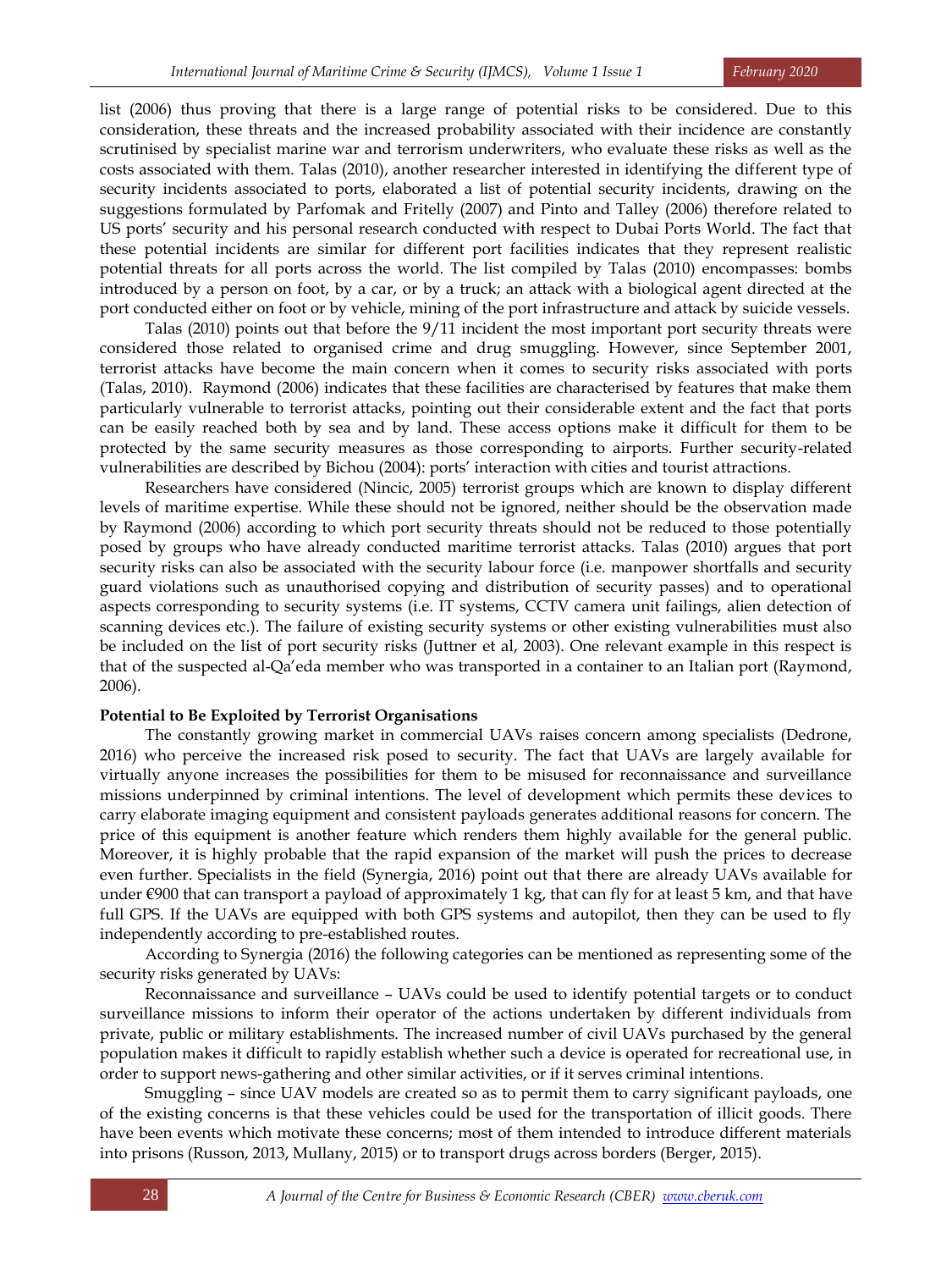Kinetic attack – this type of threat is also related to UAVs' ability to carry a payload. The nature of the payload correlated with the intentions of those operating the vehicles determines the nature of the risk they pose. If the payload is made up of guns or explosives which are managed so as to be flown into people or structures than such an attack may result in loss of life or material loss. The list of potential targets is virtually unlimited, but it needs to be pointed out that these could include important and strategic infrastructure (Finn, 2011).

# **Methodology**

As part of the research, both primary and secondary data were collected. The primary data collection involved both qualitative and quantitative methods. Primary data was collected using an online survey issued to 66 Kuwaiti port-related respondents and from five semi-structure telephone interviews, taken from a voluntary subset of the survey respondents. Secondary data was analysed in respect to the borders of the United States.

The main research question proposed is: how can UAVs be effectively utilised to enhance port security? In order to address the main research question, it was necessary to explore some additional themes, such as: what are the key security threats that a port faces; the extent to which a UAV can become a security threat; the efficacy of UAVs in complementing existing security measures; the extent to which UAVs can be seen as a health and safety risk; and whether UAVs should be registered with the appropriate aviation authority. It is these additional themes which were reflected in the content online survey.

# **Results and Discussion**

A total of 66 respondents participated in the survey. The data were collected using online tools (SurveyMonkey.com) while taking into account the ethical considerations stated in the methodology chapter. The first question was concerned with the field of expertise of the responder. The figure below summarises the responses received:

| <b>Field of Expertise</b>                | <b>Responses</b> |  |
|------------------------------------------|------------------|--|
| Port security expert                     | 14.1%            |  |
| Port security equipment supplier         | 3.0%             |  |
| UAV expert                               | 12.1%            |  |
| UAV equipment supplier                   | 6.1%             |  |
| Port official                            | 16.2%            |  |
| Customs official                         | 6.1%             |  |
| Other governmental organisation official | 22.2%            |  |
| Other non-governmental official          | 20.2%            |  |
| Table 1: Respondents' field of expertise |                  |  |

As shown in table 1 the majority of the responders were governmental organisation officials. Only 12.12% of the responders were UAV experts, while 6.06% were suppliers of UAV equipment. 14.14% of the responders were port security experts, which increases the reliability of the data they provided. The next question referred to the responders' familiarity with UAVs, with the results in table 2.

| <b>Familiarity with Unmanned Aerial Vehicles (UAVs) Responses</b> |       |
|-------------------------------------------------------------------|-------|
| Very familiar                                                     | 28.6% |
| Fairly familiar                                                   | 44.4% |
| Slightly familiar                                                 | 21.8% |
| Don't know                                                        | 3.2%  |

Table 2: Familiarity with UAVs

As the results show, only 28.6% of responders indicated that they were very familiar with the devices in question. 44.4% of responders declared that there were fairly familiar with the device, while 21.8% said they were slightly familiar with UAVs. Only two responders (3.1%) claimed they did not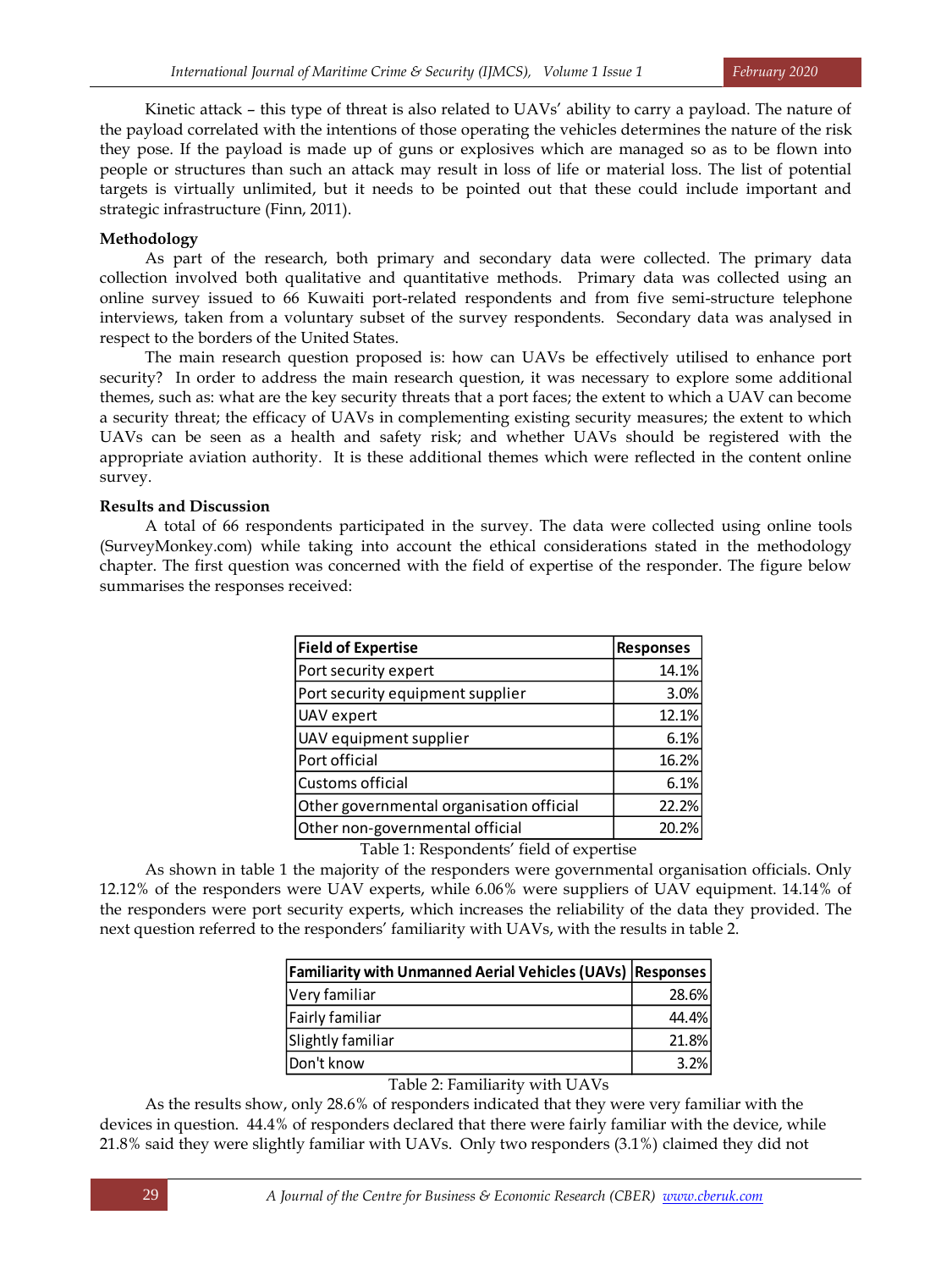know anything about this type of aerial vehicle. The third question of the survey is "how serious do you consider the threat from UAVs to port security?" As shown in table 3, 74.6% of the responders considered that the threat UAVs pose to port security is either serious (38.1%) or very serious (36.5%).

| Severity of threat from UAVs to port security | <b>Responses</b> |  |
|-----------------------------------------------|------------------|--|
| Very serious                                  | 36.5%            |  |
| lSerious                                      | 38.1%            |  |
| Mildly serious                                | 20.6%            |  |
| Not at all serious                            | 1.6%             |  |
| Don't know                                    | 3.2%             |  |

Table 3: Seriousness of threat from UAVs

As observed in the literature (Talas, 2010), before 9/11, the most significant threats to port security were drug smuggling and organised crime. However, after those attacks, terrorism became a significant threat. Bernard (2015) argues that one of the most significant current threats to port security comes from cyber-attacks, which could be conducted by terrorist groups using unmanned aerial vehicles. As identified by Dedrone (2016), UAVs may have certain weaknesses that could be exploited by terrorist organisations. Synergia (2016) argued that UAVs can be used for reconnaissance and surveillance, smuggling, or even electronic attacks. Also, it was identified in the literature that UAVs have a capacity to transport small loads of up to 1 kg across a pre-established route using a GPS signal (Dedrone, 2016). This could enable terrorists to transport explosive devices into secure areas of the port. Therefore, the primary data that indicate UAVs may pose a serious security threat are consistent with the findings of the literature.

The fourth question is "Please rank accordingly the risk of UAVs in terms of a security threat where 1=highest risk and 5=lowest risk." The results are shown in table 4. The majority of the responders indicated that the highest risk is that of an act of terrorism: 39.7% of the responders indicated the highest risk. Furthermore, 20.6% of the responders also indicated that there is a higher risk of illegal surveillance using UAVs. This is consistent with the findings of the Synergia (2016) report, which claimed that UAVs can be used to identify potential targets or conduct surveillance missions that would help the user access information that would have otherwise been unavailable to them. The report also indicates that the increased popularity of these devices with the general population, which has led to an increase in demand and purchase of UAVs, makes it difficult to know whether the purpose of such purchases is recreational use or if the buyer has criminal intent. It is interesting to observe from the table above that the responders considered that there is a limited risk to using a UAV to smuggle weapons into the secure areas of the port, considering the fact that Dedrone (2016) claims the UAVs would be able to transport a small explosive device (approximately 1 kg) into secure locations.

|                               | 1=highest<br>risk |                |       |       | 5 = lowest<br>risk |
|-------------------------------|-------------------|----------------|-------|-------|--------------------|
| <b>Security Threat</b>        |                   | $\mathfrak{p}$ | 3     |       |                    |
| Smuggling arms and ammunition | 7.9%              | 20.6%          | 27.0% | 14.3% | 28.6%              |
| Illegal surveillance          | 20.6%             | 11.1%          | 25.4% | 30.2% | 11.1%              |
| Smuggling of contraband       | 15.9%             | 27.0%          | 11.1% | 27.0% | 17.5%              |
| Act of terrorism              | 39.7%             | 19.1%          | 22.2% | 9.5%  | 7.9%               |
| Other unauthorised act        | 14.3%             | 20.6%          | 12.7% | 17.5% | 33.3%              |

Table 4: Security risks from UAVs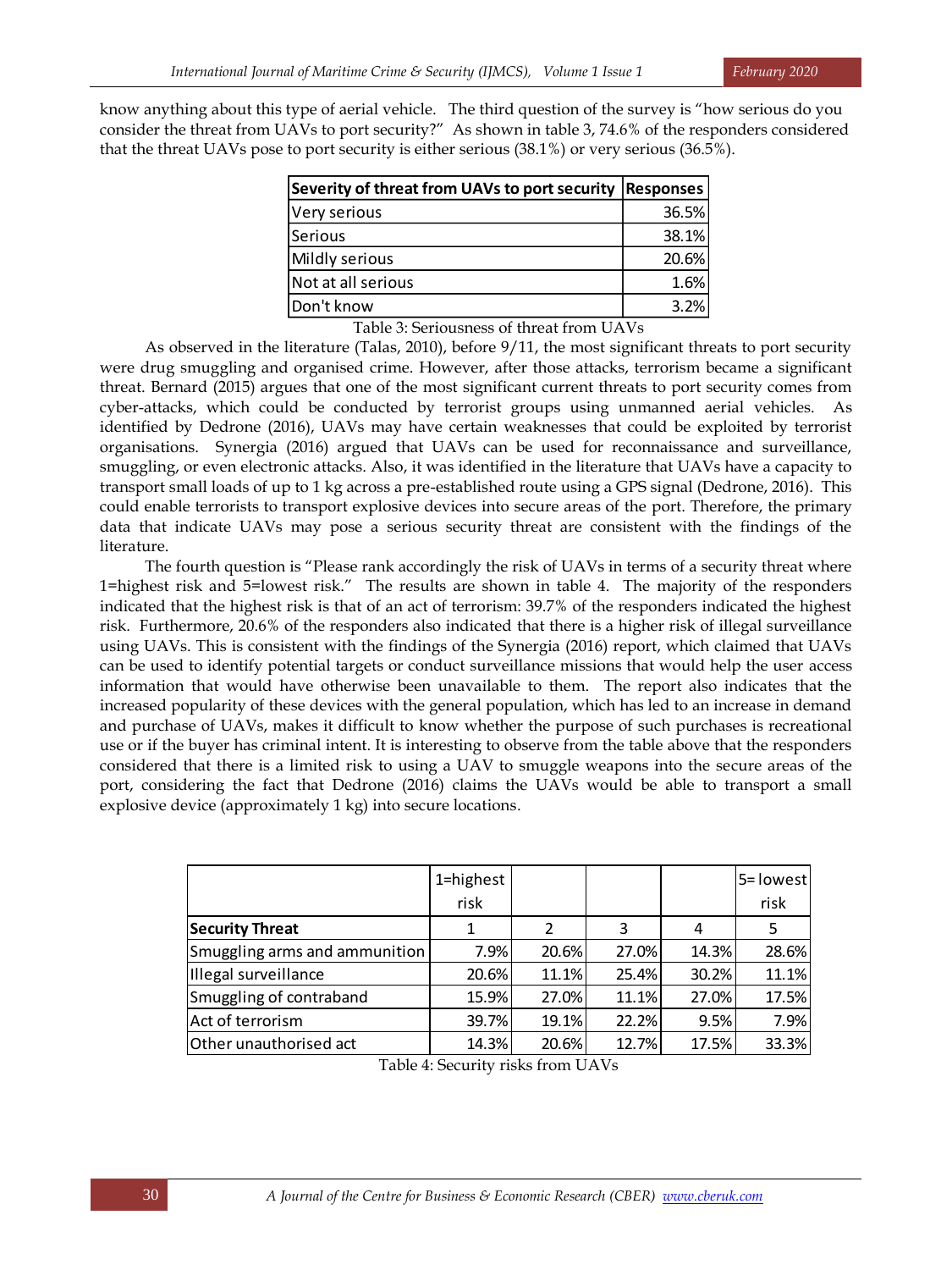The fifth question is "In your opinion how effective could the deployment of UAVs in a port facility complement existing security measures?" The deployment refers directly to the monitoring requirements as prescribed in the ISPS Code, namely the monitoring of the ship-port interface; port areas; and ships stores.

| <b>ISPS monitoring requirement</b> | Very<br>effective | Effective | Less  | Hardly<br>effective leffective leffective | Not at all | Don't<br>know |
|------------------------------------|-------------------|-----------|-------|-------------------------------------------|------------|---------------|
| Monitoring the ship-port interface | 57.1%             | 27.0%     | 12.7% | $0.0\%$                                   | 1.6%       | 1.6%          |
| Monitoring port areas              | 66.7%             | 25.4%     | 4.8%  | 0.0%                                      | 1.6%       | 1.6%          |
| Monitoring ships stores            | 23.8%             | 27.0%     | 28.6% | 9.5%                                      | 4.8%       | 6.4%          |

Table 5: Effectiveness of UAVs to complement existing security measures

Despite the security risks that the responders identified in relation to the use of UAVs, the figure above demonstrates a confidence that UAVs can be used to increase port security. 66.7% of the responders believe that UAVs can be effective in monitoring port areas that do not benefit from surveillance. Furthermore, 57.14% of the respondents also considered that UAVs could be very effective in monitoring ship-to-port interfaces. Synergia (2016) found that the UAVs available for civilians have different functions that enabled the users to control the specific capabilities of the device, such as speed, flight time, or reaction to different weather conditions. Also, different models of UAVs allow for various altitudes or distances of flight, making them rather flexible in covering large areas as far as surveillance is concerned.

The sixth question is "In your opinion should it be mandatory for UAV ownership to be registered with local or state authority?"

| Answer choices    | Responses |
|-------------------|-----------|
| Strongly agree    | 73.0%     |
| Agree             | 17.46%    |
| Neutral           | 7.94%     |
| Disagree          |           |
| Strongly disagree | 1.59%     |

Table 6: Mandatory registration of UAVs with a local or state authority

As we can see, a majority of the respondents (73.02%) strongly agree with the registration of ownership with the local or state authorities. As the Synergia (2016) report showed, the number of civilian users of UAV devices is increasing, and the authorities have no possibility of determining the purpose for which the UAVs are being purchased. This increases the risks associated with the use of UAVs by civilian users; however, the authorities could not breach the right to privacy of a person, only their right to use a device that can potentially be employed with criminal intent. Nevertheless, the registration of such a device would associate the owner with a specific device identified by a unique serial number. This can both increase the safety of the device user and make it easier for the authorities to identify the owner of a device who intended to use it to commit a criminal act. Only one responder expressed a strong disagreement with the registration of UAV ownership.

# **Application of Unmanned Aerial Vehicles in the Unites States**

In 2003, the US Department for Defence authorised a report into the use of unmanned aerial systems. The United States Customs and Border Protection (CBP) currently uses advanced technology to augment its US Border Agents' ability to patrol the border (CRS, 2010). The technologies used include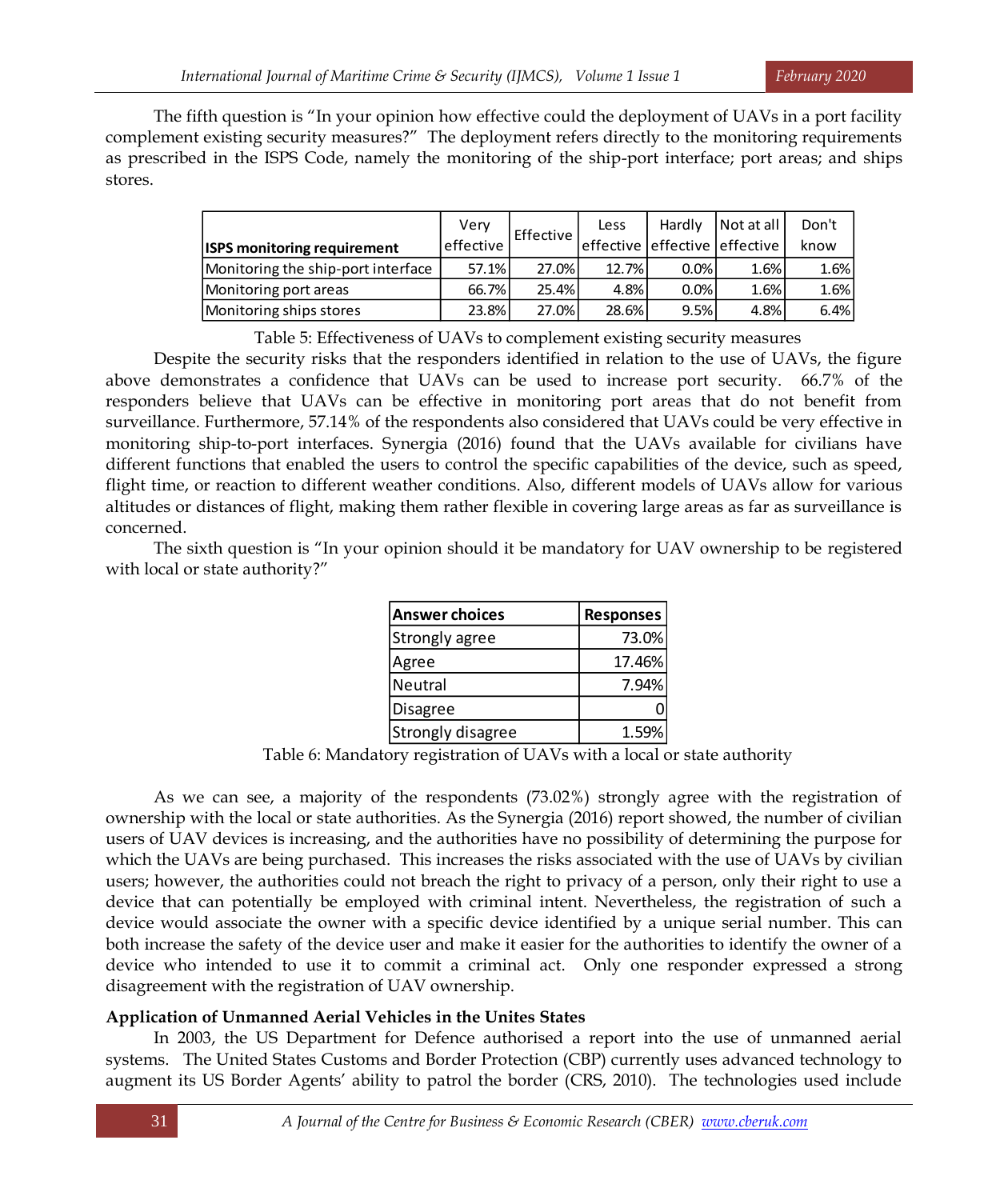sensors, night vision scopes, remote video surveillance systems and directional listening devices. The benefits of deploying UAS is their range and ability to relay precise real-time imagery to ground-based staff who can make informed decisions based on the intelligence. Despite the potential benefits, there are disadvantages to their deployment, such as in inclement weather, the significant maintenance costs and the degree of logistical support and specialised operator and maintenance training.

# **Conclusion**

The study has revealed some interesting findings regarding the application of UAVs in Kuwaiti port and border security with a view to enhancing security and complimenting existing security regimes. It is also noted that the presence of UAVs can themselves be perceived to be a threat to port operations, hence the high proportion of respondents looking for UAVs to be registered with a local or state authority. However, while the same primary dataset was not available for a comparative analysis of the US experience in border security, some of the advantages and disadvantages were highlighted. Drawing together the experiences of both Kuwait and the US in order to inform best practice for the UK, the nature of port facilities is similar to the UK so from a port security perspective the findings from the former would equally apply for the UK. However, from a border enforcement perspective, the UK experience would differ from the US with its borders with Canada and specifically with Mexico but may become relevant in the event of a form of customs enforcement in the event of a BREXIT outcome which results in a hard border between Northern Ireland and the Republic of Ireland.

## **References**

Bernard, K. (2015) Port Security: Threats and Vulnerabilities. Laurea University of Applied Sciences. Unpublished thesis.

Bergen, P. L., (2014). *Drone Wars.* Cambridge University Press.

- Berger, S. (2015) Mexico Drug Trafficking: Drone Carries 28 Pounds of Heroin Across Border To US. IB Times. Retrieved 04/07/2016, from http://www.ibtimes.com/mexico-drug-trafficking-drone-carries-28-poundsheroin-across-border-us-2051941
- Bichou, K. (2004) The ISPS Code and The Cost of Port facility Compliance: An Initial Logistics and Supply Chain Framework for Port Security Assessment and Management. Journal of Maritime Economics & Logistics, 6, (322–348)
- CRS Report for Congress (2010). Homeland Security: Unmanned Aerial Vehicles and Border Surveillance. Congressional Research Service.
- Dedrone (2016) *Why do you need a drone detection system?* Available at:

http://www.dedrone.com/en/application/reasons-why-drone-detection (Accessed: 24 August 2016).

- Huang, H., (2010). *Autonomy Levels for Unmanned Systems.* The national Institute of Standards and Technology (NIST).
- Juttner, U., Peck, H. and Christopher, M. (2003) 'Supply chain risk management: outlining an agenda for future research', International Journal of Logistics: Research and Applications, Vol. 6 No.4, pp. 199-213
- Mullany, A. (2015) Drone sparks alarm in Goulburn's maximum-security prison. The Daily Telegraph. Retrieved 04/07/2016, from

http://www.dailytelegraph.com.au/news/nsw/drone-sparks-alarm-in-goulburns-maximum-securityprison/news-story/acd1867efc7f3e62851da50859942165

- Nincic, D. (2005) 'The Challenge of Maritime Terrorism: Threat Identification, WMD and Regime Response' The Journal of Strategic Studies, Vol. 28, No. 4, 619- 644
- Parfomak, P. & Frittelli, J. (2007) 'Maritime Security: Potential Terrorist Attacks and Protection Priorities', CRS Report for Congress, 9 January 2007
- Pinto, C.A. & Talley, W.K. (2006) 'The Security Incident Cycle of Ports', Maritime Economics & Logistics, 8 (267-286)
- Raymond, C.Z. (2006) 'Maritime Terrorism in Southeast Asia: A Risk Assessment', Terrorism and Political Violence, 18:2, 239-257
- Russon, M. (2013) Drones Used to Deliver Drugs to Prisoners in Canada. Retrieved 04/07/2016, from http://www.ibtimes.co.uk/drones-delivers-drugs-prison-canada-contraband-inmates-526190

Synergia (2016) Counter-UAV solutions.